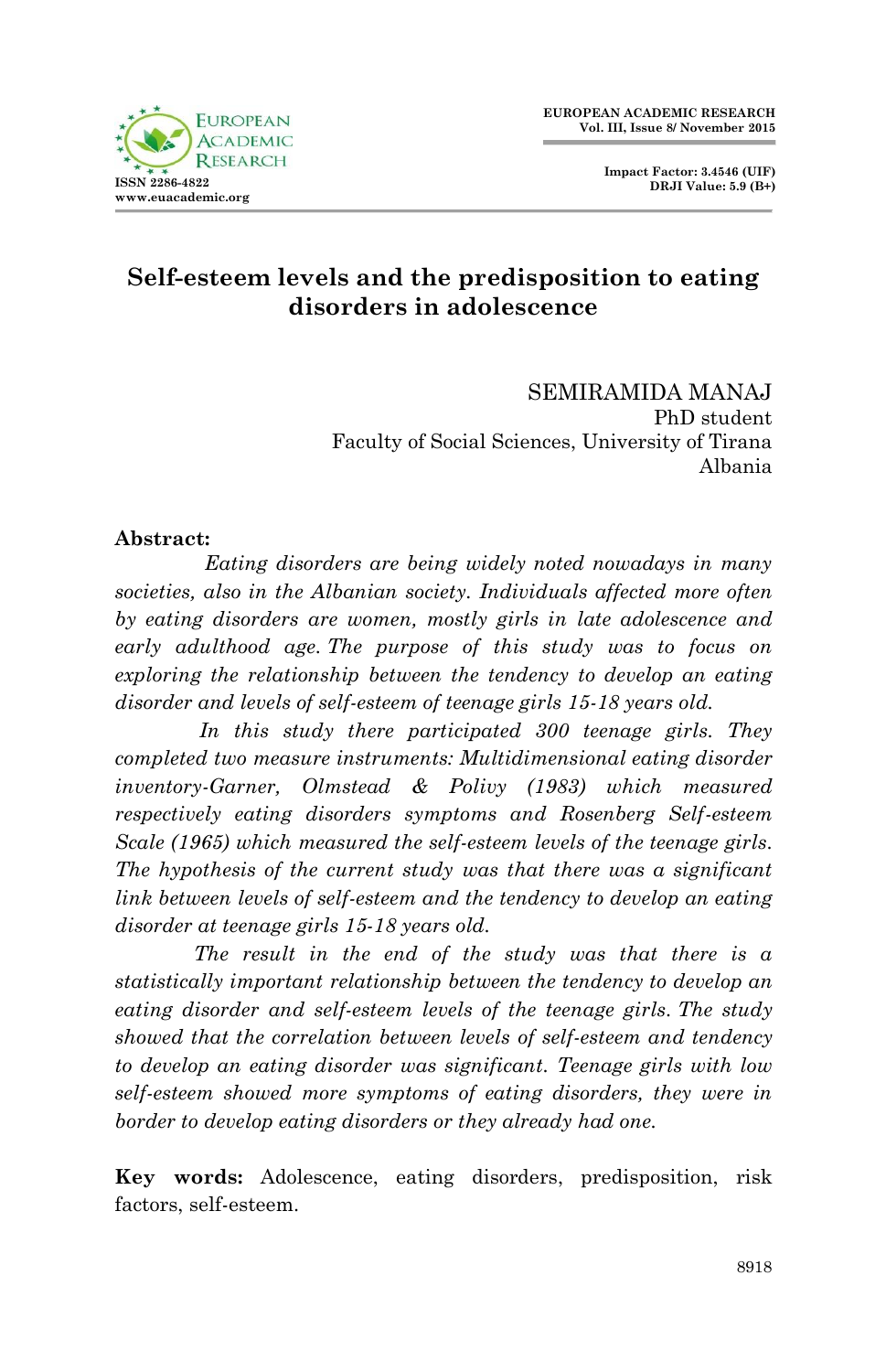## **INTRODUCTION:**

Several authors have stressed the importance of low self-esteem in the development of eating disorders (Button et al., 1996; Fairburn et al., 1999; French et al., 2001; Williams et al., 1993; Wade et al., 2001), whereas a positive self-esteem has been pointed out as protective factor not only for abnormal eating behaviors (French et al., 2001) but also for eating disorders (Croll et al., 2002). Other studies have found the eating disordered patients with low self-esteem have got a worse response to treatment (Baell & Wertheim, 1992; Fairburn et al., 1993). Several studies have stressed the importance of selfesteem related to body weight and shape for eating disorders in teenage samples (McFarlane et al., 2001; Geller et al., 1998) and body dissatisfaction and weight-reducing behavior may be a previous condition for eating disorders. Adolescence is a period in which perception of personal appearance plays an important role in self-esteem (Geller et al., 1998) and therefore, feelings of self-contempt related to social consideration and to body weight may swear also a crucial aspect in the eating disorders in adolescents (Pesa et al., 2000). There are some studies about shape and weight based self-esteem and eating disorders in adult patients (McFarlane et al., 2001; Geller et al., 1998) and low body and social self-esteem has been considered an important cognitive trait in patients with eating disorders (Fairburn et al., 1999). Nevertheless, to my knowledge, there are not any studies conducted in Albania in this direction.

 This study arouse from my personal interest to understand more about the self-esteem processes of the teenage girls and predisposition to develop an eating disorder. Also this study originated as a result of lack of studies regarding this topic in Albania. This is the first study which aims to understand more about the connection between the predisposition to develop an eating disorder and self-esteem levels of 15-18 years old teenage girls in Albania.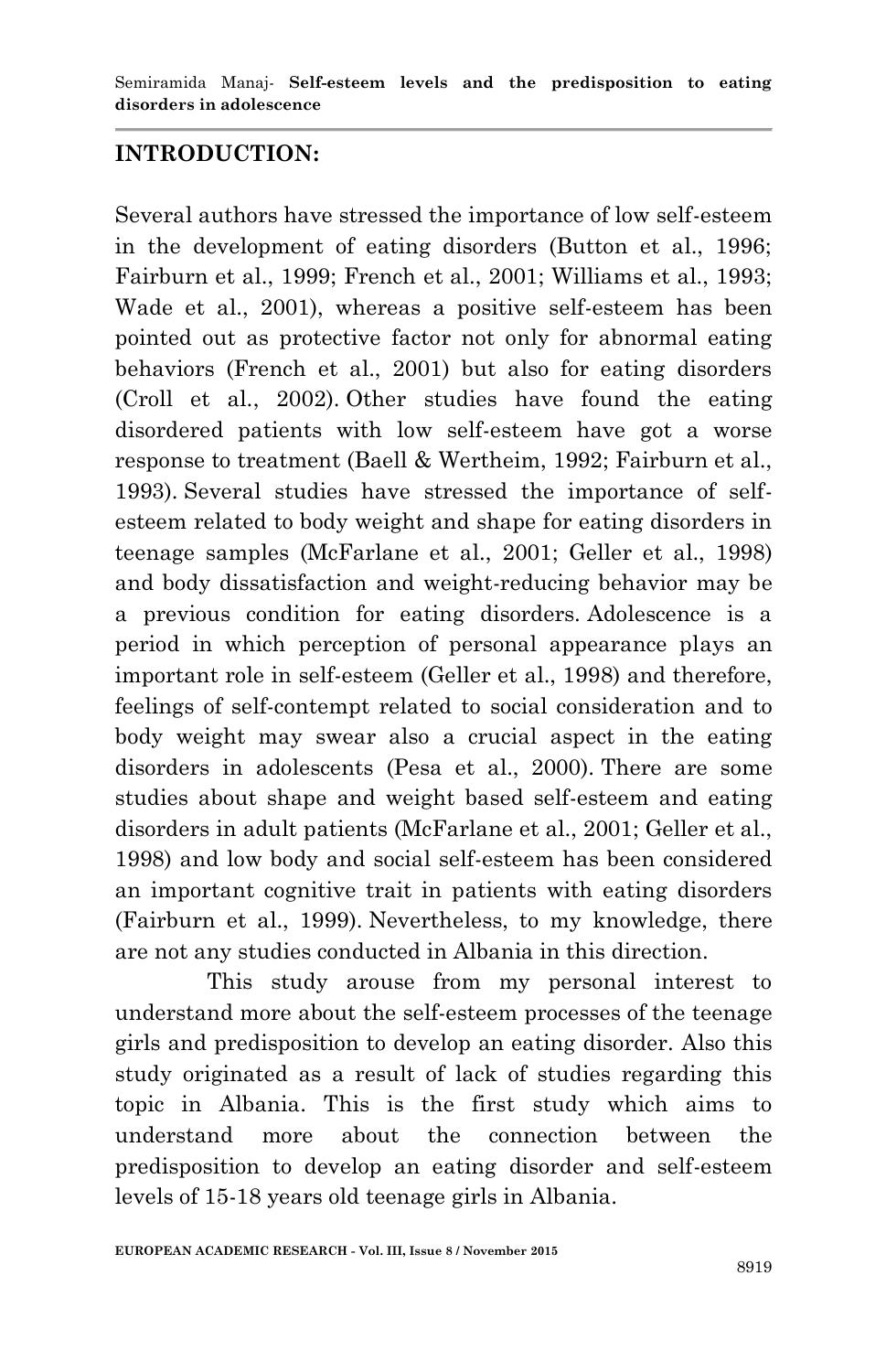## **AIM OF THE STUDY AND HYPOTHESIS:**

This study aims to explore the relationship between the selfesteem levels of 15-18 years old teenage girls and their predisposition to develop an eating disorder. The hypothesis of this study was: Teenage girls 15-18 years old which show lowest level of self-esteem, will also show the predisposition to develop an eating disorder.

Objectives of the study are:

1. To identify self-esteem levels of 15-18 years old teenage girls.

2. To identify the teenage girls which show symptoms and predisposition to develop an eating disorder.

3. To find the correlational link between the tendency of developing eating disorders and self-esteem levels to teenage girls.

4. To offer recommendations for professionals during their labor with adolescent girls regarding an understanding of self-esteem processes and tendency to develop eating disorders.

## **METHODOLOGY:**

The study sample consists of 300 adolescent girls aged 15 to 18 years living in Tirana. Were chosen only girls according to the aim of the study and also because approximately 90% -95% of patients with eating disorders are girls between 15-18 years old (Steiner & Lock, 1998). In the current study 7% of the sample were 15 years old girls; 32.3% of participants were 16 years old; The majority of girls were 17 years old or 45.7% of the sample, and 18 years old girls constitute 15% of the sample.

 Answers of 13 girls resulted not valid, and the results of the study were extracted from the final sample of 287 teenage girls. Individuals who participated in this study may exhibit symptoms of eating disorders or not.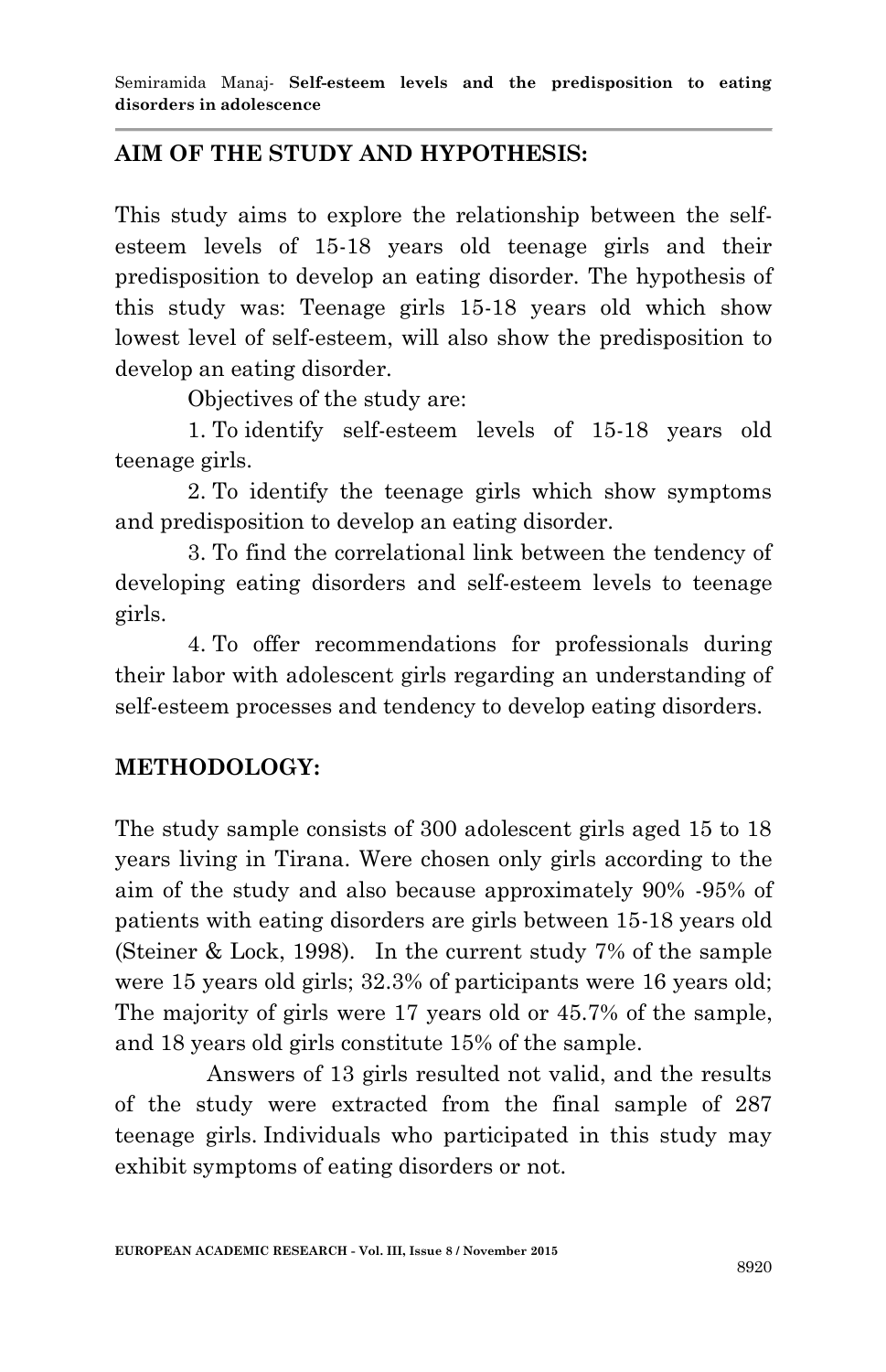Semiramida Manaj*-* **Self-esteem levels and the predisposition to eating disorders in adolescence**

| Age   |              |           |         |         |            |
|-------|--------------|-----------|---------|---------|------------|
|       |              | Frequency | Percent | Valid   | Cumulative |
|       |              |           |         | Percent | Percent    |
| Valid | 15 years old | 20        | 7.0     | 7.0     | 7.0        |
|       | 16 years old | 93        | 32.3    | 32.3    | 39.3       |
|       | 17 years old | 131       | 45.7    | 45.7    | 85.0       |
|       | 18 years old | 43        | 15.0    | 15.0    | 100.0      |
|       | Total        | 287       | 100.0   | 100.0   |            |

**Table 1.**

The sample selection of this study was based on a randomized selection as the appropriate tool for the study realized. In Tirana there are 50 public and private high schools. All school names were written in white letters and from 50 schools were randomly selected 5 high schools. The high schools selected to realize this study were: Sami Frashëri, Partizani, Sinan Tafaj, Andon Zako Ҫajupi and Ismail Qemali.

### **MEASURE INSTRUMENTS:**

To carry out my study I have used three instruments measuring: *Rosenberg Self-Esteem Scale (1965); Multidimensional eating disorder inventory -Garner, Olmstead & Polivy (1983)* and *The questionnaire of Demographic Data.*

*Rosenberg Self-Esteem Scale (1965):* That is fundamentally an instrument that was developed by Rosenberg (1965) to measure self-esteem. Alfa Cronbach of this instrument in the current study resulted 0.95. The instrument consists of 10 statements about themselves. The points that an individual can take after completing the questionnaire are 10-40 points, which rates from lowest self-esteem, moderate levels of selfesteem and highest self-esteem. This is an instrument that is widely used in the world for measuring different selfassessment studies. It is constructed according to the Likert-Scale from 1(totally agree)-4(totally disagree). Time management is 5 minutes.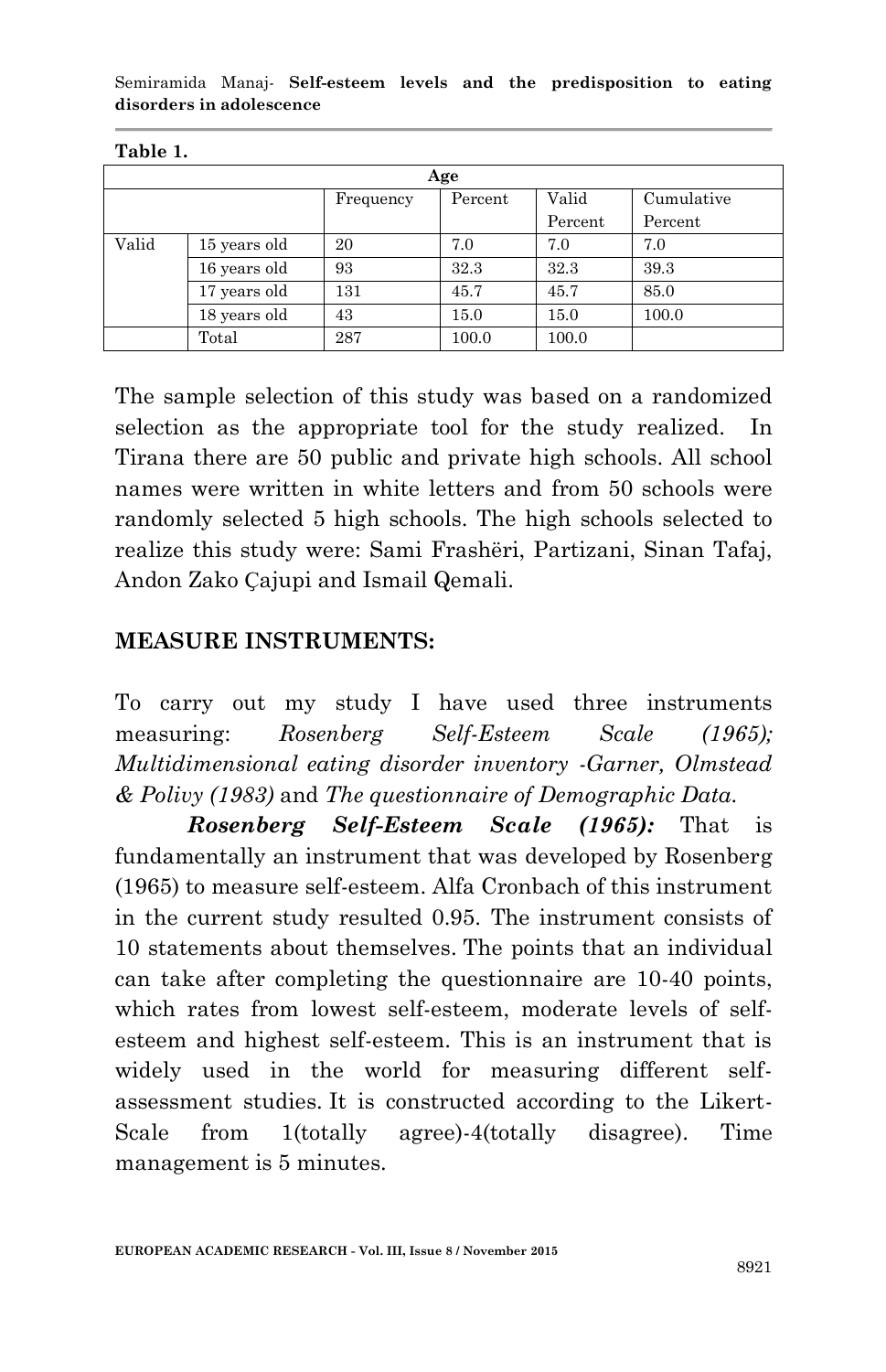Semiramida Manaj*-* **Self-esteem levels and the predisposition to eating disorders in adolescence**

*Multidimensional eating disorder inventory-Garner, Olmstead & Polivy (1983)***:** It is an instrument used on various studies to measure the symptomatology of eating disorders. Alfa Cronbach of this instrument in the current study resulted 0.9. This instrument measures the presence or not of an eating disorder. The instrument contains 40 claims related to the symptoms of eating disorders. The total of the point in this instrument are 120 points are. The instrument has been divided in three levels of points. Individuals who take from 0-29 points are categorized as normal and individuals who do not have symptoms of eating disorders and are not at risk to develop one. Individuals who take from 30-50 points are categorized as individuals who are in the border with eating disorders, they show symptoms and predisposition to develop an eating disorder. But individuals who take more than 50 points are categorized as individuals who already have eating disorders and that should be diagnosed for determining the specific type of disorder that may be anorexia, bulimia, etc. It is constructed according to the Likert-Scale from 1(never)- 5(always). Time management is 20 minutes.

 *Questionnaire of Demographic Data:* The instrument contains questions about the age, the class that attends, hometown, social and economic status, parents educational level and religious faith of individuals participants in the study. In this study will not be used all the data derived from this questionnaire, but will be used only data available in function of the current study. Other data provided are in function of future studies I can do in this area.

## **STUDY ETHICS:**

The entire information gathered from the study was totally anonymous. All the participants in the study were informed about the aim of the study, procedures and confidentiality and all the girls participated voluntary in the current study. It's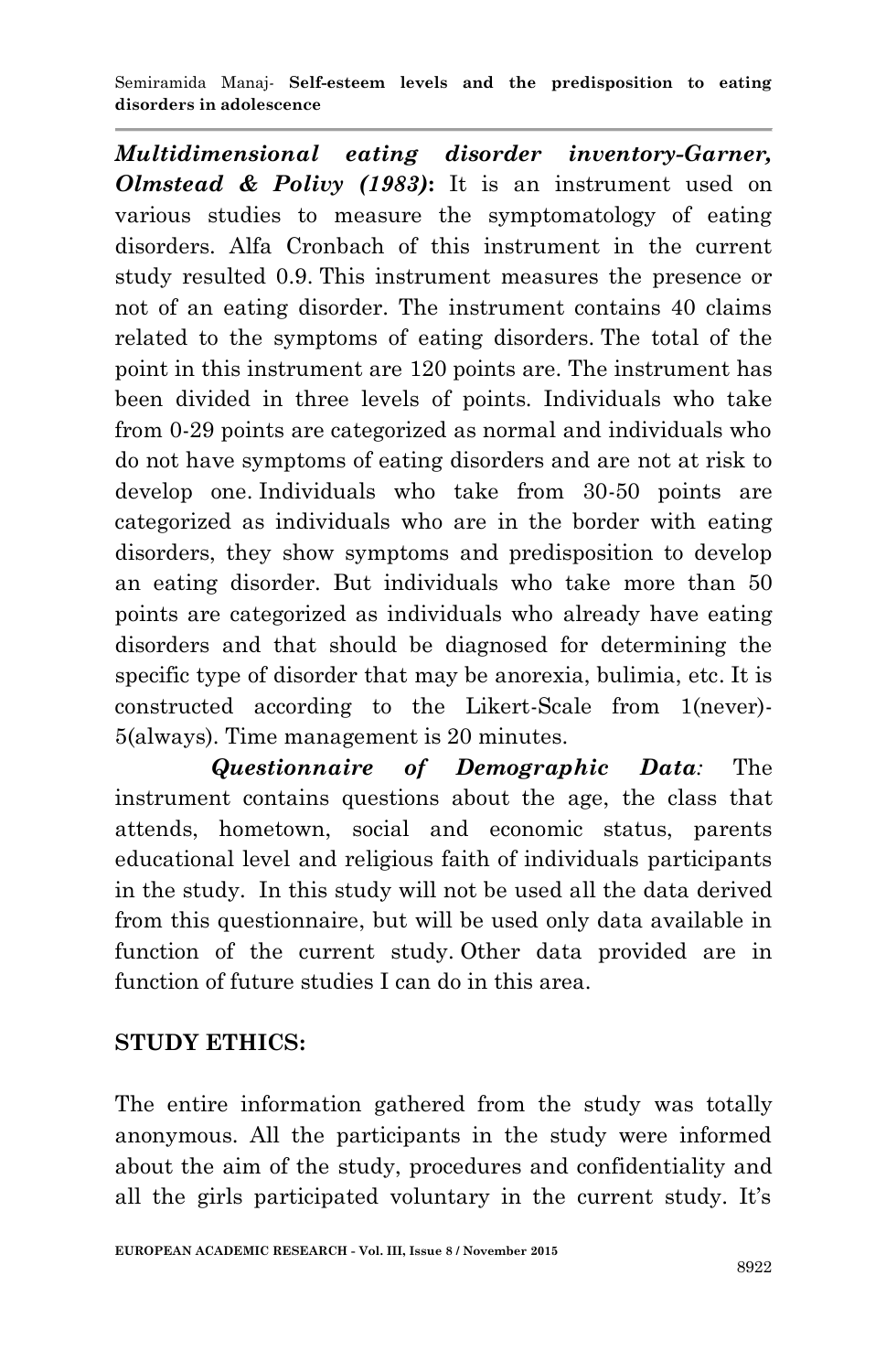avoided any physical or psychological damage of the participants. After getting all the necessary information all the participants firmed the "Consent Form".

### **RESULTS:**

The data were analyzed with the Statistical Program for Social Sciences (SPSS) version 20. Statistics included in this basic program were correlations and descriptive statistics, such as: frequencies, averages, percentages, cross tabulations, rates etc. Out of the sample of 300 adolescents, 13 of fulfilled instruments resulted not valid, consequently results have been extracted from the final sample of 287 teenage girls.

The results obtained from the *Multidimensional eating disorder inventory-Garner, Olmstead & Polivy (1983)* are presented in the following table:

| Results of "Multidimensional eating disorder inventory" |                       |           |         |         |            |
|---------------------------------------------------------|-----------------------|-----------|---------|---------|------------|
|                                                         |                       | Frequency | Percent | Valid   | Cumulative |
|                                                         |                       |           |         | Percent | Percent    |
| Valid                                                   | Normal                | 195       | 67.9    | 67.9    | 67.9       |
|                                                         | In border with eating | 85        | 29.6    | 29.6    | 97.5       |
|                                                         | disorders             |           |         |         |            |
|                                                         | Eating disorders      | π,        | 2.4     | 2.4     | 100.0      |
|                                                         | Total                 | 287       | 95.7    | 100.0   |            |
| Missing                                                 | System                | 13        | 4.3     |         |            |
| Total                                                   |                       | 300       | 100.0   |         |            |

**Table 2. The results expressed in percentages about the symptoms of eating disorders of teenage girls in the study**

In the Table 2 we see that the greatest proportion of teenage girls between 15-18, 67.9% is categorized as "normal" by the *Multidimensional eating disorder inventory-Garner, Olmstead & Polivy (1983)*. So, for the most part of girls participating in the study show no symptoms or risk of developing an eating disorder; 29.6% of them are located on the border and potentially endangered to develop an eating disorder; 2.4% of them already had an eating disorder and they should be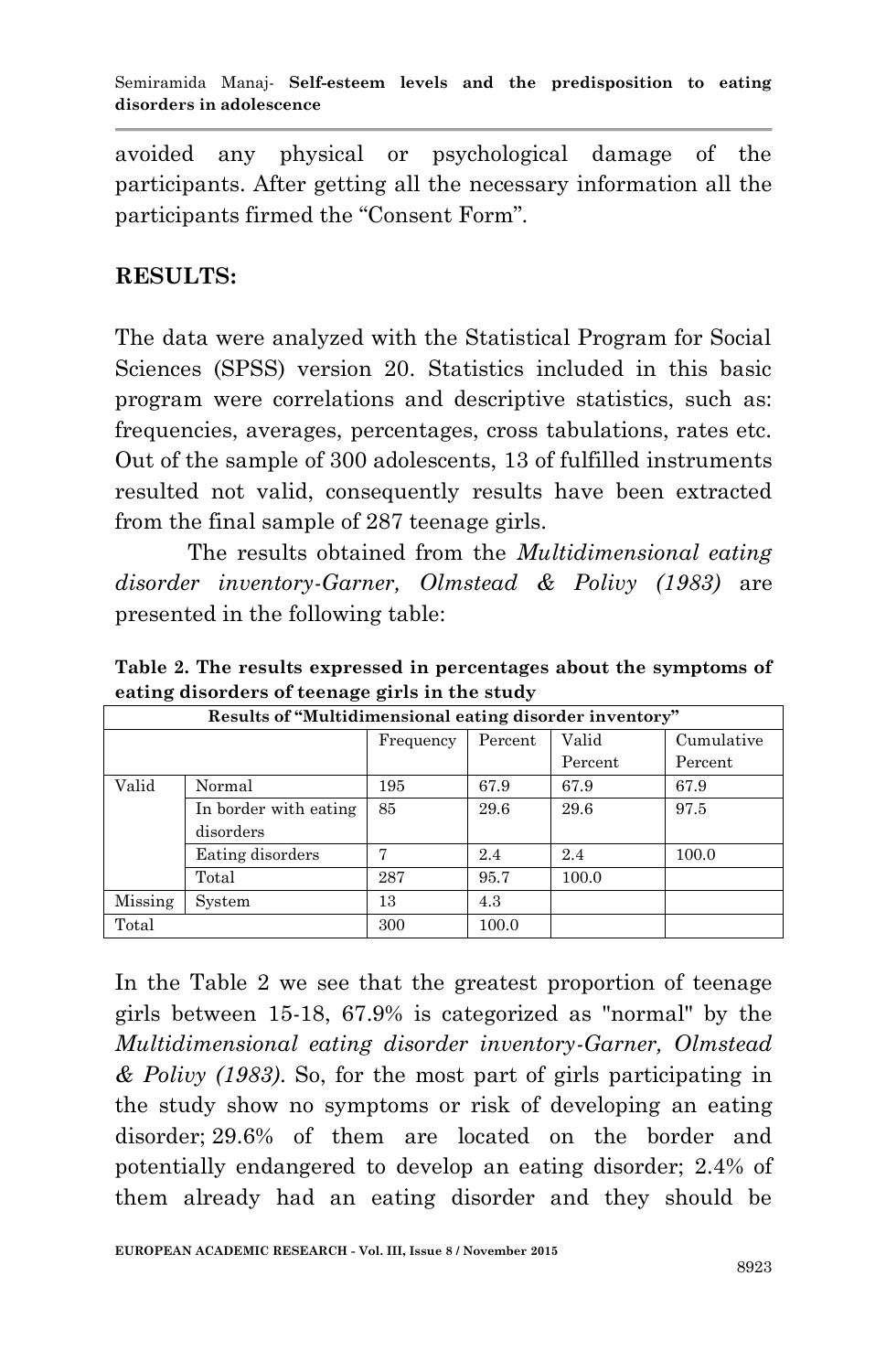diagnosed to specify the eating disorder and take the right treatment.

| Results of "Rosenberg Self-Esteem Scale" |               |           |         |               |            |
|------------------------------------------|---------------|-----------|---------|---------------|------------|
|                                          |               | Frequency | Percent | Valid Percent | Cumulative |
|                                          |               |           |         |               | Percent    |
| 287                                      | Low self-     | 157       | 54.7    | 54.7          | 54.7       |
| Valid                                    | esteem        |           |         |               |            |
|                                          | Moderate      | 56        | 19.5    | 19.5          | 74.2       |
|                                          | self-esteem   |           |         |               |            |
|                                          | self-<br>High | 74        | 25.8    | 25.8          | 100.0      |
|                                          | esteem        |           |         |               |            |
|                                          | Total         | 287       | 100.0   | 100.0         |            |

**Table 3. Self-esteem levels of the participants**

Table 3 shows that 157 or 54.7% of teenage girls participating in this study have lower levels of self-esteem; 56 of them or 19.5% of them show moderate levels of self-esteem; while 25.8% of adolescent girls (74 girls) have high levels of self-esteem.

**Table 4. Multidimensional eating disorder inventory & Self-Esteem Scale**

| Cross tabulation - Multidimensional eating disorder inventory & Self-Esteem |                      |                       |                         |  |  |
|-----------------------------------------------------------------------------|----------------------|-----------------------|-------------------------|--|--|
|                                                                             |                      | In Border with Eating | <b>Eating Disorders</b> |  |  |
|                                                                             |                      | Disorders             |                         |  |  |
| 92                                                                          | Low Self-Esteem      | 84.7%                 | 100%                    |  |  |
|                                                                             | Moderate Self-Esteem | 12.9%                 |                         |  |  |
| Valid                                                                       | High Self-Esteem     | 2.4%                  |                         |  |  |
|                                                                             | Total                | 100%                  | 100%                    |  |  |

From 85 girls in border with eating disorders 84.7% of them have low levels self-esteem; 12.9 % of them have moderate levels of self-esteem and only 2.4% of them have high levels of self-esteem. From 7 girls with an eating disorder 100% of them have low levels of self-esteem.

|  |  |  | Table 5. Correlation between the variables of study. |  |
|--|--|--|------------------------------------------------------|--|
|--|--|--|------------------------------------------------------|--|

| Correlations   |                     |                       |             |  |  |
|----------------|---------------------|-----------------------|-------------|--|--|
|                |                     | In border with eating | Self-Esteem |  |  |
|                |                     | disorders             |             |  |  |
| In border with | Pearson Correlation |                       | $-0.463**$  |  |  |
| eating         | $Sig. (2-tailed)$   |                       | .000        |  |  |

**EUROPEAN ACADEMIC RESEARCH - Vol. III, Issue 8 / November 2015**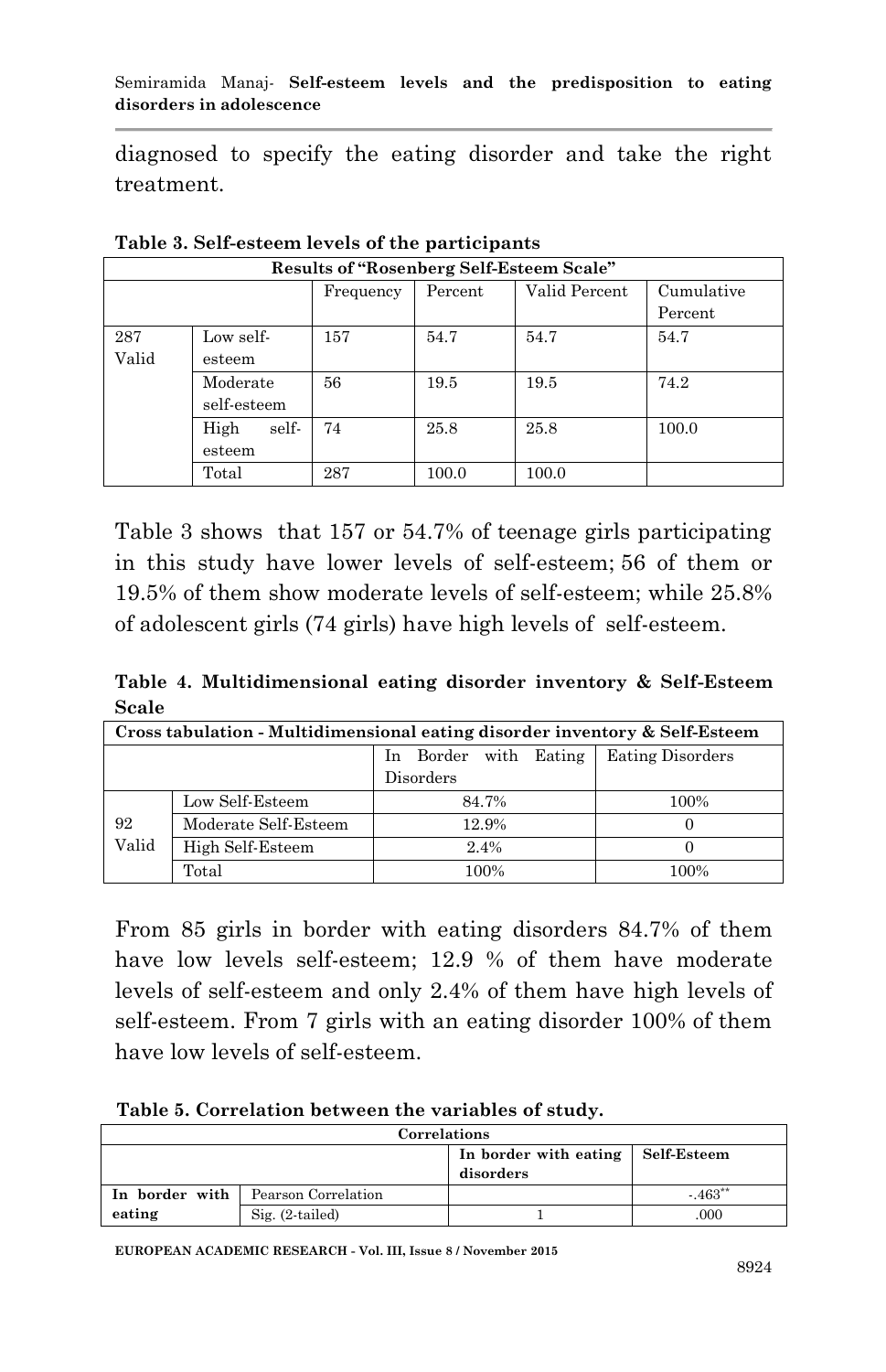Semiramida Manaj*-* **Self-esteem levels and the predisposition to eating disorders in adolescence**

| disorders                                                    |                     |            |     |  |  |
|--------------------------------------------------------------|---------------------|------------|-----|--|--|
| Self-Esteem                                                  | Pearson Correlation | $-0.463**$ |     |  |  |
|                                                              | $Sig. (2-tailed)$   | .000       |     |  |  |
|                                                              |                     | 287        | 287 |  |  |
| **. Correlation is Significant at the 0:01 level (2-tailed). |                     |            |     |  |  |

From the table 5 we see that there is a strong negative correlation between self-esteem and being in border with an eating disorder  $(r = 0.46)$ . This correlation means that teenage girls with low levels of self-esteem will show also higher predisposition to develop an eating disorder and teenage girls with high levels of self-esteem will show lower risk to develop an eating disorder.

## **DISCUSSION:**

The study sample consists of 300 adolescent girls aged 15 to 18 years living in Tirana. Were chosen only girl according to the aim of the study and also because approximately 90% -95% of patients with eating disorders are girls between 15-18 years old (Steiner & Lock, 1998). In the current study 7% of the sample were 15 years old girls; 32.3% of participants were 16 years old; The majority of girls were 17 years old or 45.7% of the sample, and 18 years old girls constitute 15% of the sample. Answers of 13 girls resulted not valid, and the results of the study were extracted from the final sample of 287 teenage girls. Individuals who participated in this study may exhibit symptoms of eating disorders or not.

 The aim of the study was to explore the relationship between the self-esteem levels of 15-18 years old teenage girls and their predisposition to develop an eating disorder. The hypothesis of this study was: Teenage girls 15-18 years old which show lowest level of self-esteem, will also show the predisposition to develop an eating disorder. The hypothesis of this study was confirmed.

The study revealed that 67.9% of girls participating in the study show no symptoms or risk of developing an eating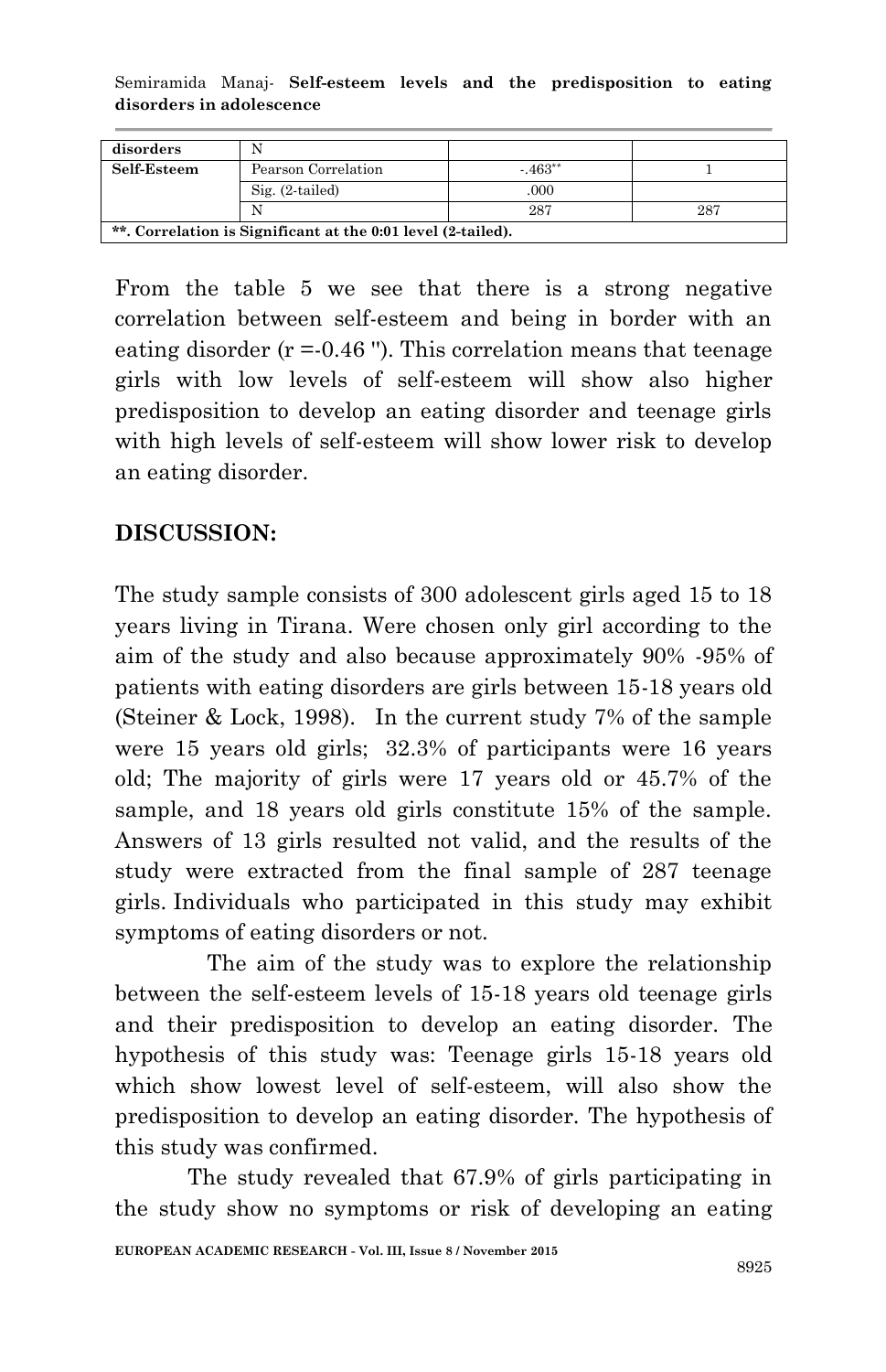disorder; 29.6% of them are located on the border and potentially endangered to develop an eating disorder; 2.4% of them already had an eating disorder and they should be diagnosed to specify the eating disorder and take the right treatment. Even by the Association American Psychiatric (2000), 3-5% of adolescents develop an eating disorder. Without a strong sense of identity, teenage girls start feeling bad about their appearance and they go towards maintaining diets and increasing unrealistic expectations about their appearance, going on this way towards the development of an eating disorder (Rosen et al., 1993).

 Adolescence is an important period which needs to be studied, because it can be a critical period for the development of eating disorders (Silverstone, 1992). Problems such as diet, food e weight control, disturbances about weight and body shape, and problematic relations with parents can be risk factors on developing an eating disorder in adolescence (Schupak-Neuberg et al.1993)

There resulted that 157 or 54.7% of teenage girls participating in this study have lower levels of self-esteem; 56 of them or 19.5% of them show moderate levels of self-esteem; while 25.8% of adolescent girls (74 girls) have high levels of self-esteem. These results can be understood taking present that in adolescence identity isn't created yet. On adolescence identity process formation it is usually more difficult for girls than for boys, leading to "greater volatility identity in girls, high levels of awareness, greater concerns about popularity, negative body image, and low self-esteem" (Fairbum et al., 1999).

 In this study resulted that from 85 girls in border with eating disorders 84.7% of them have low levels self-esteem; 12.9 % of them have moderate levels of self-esteem and only 2.4% of them have high levels of self-esteem. From 7 girls with an eating disorder 100% of them have low levels of self-esteem. Various studies extracted similar results with the current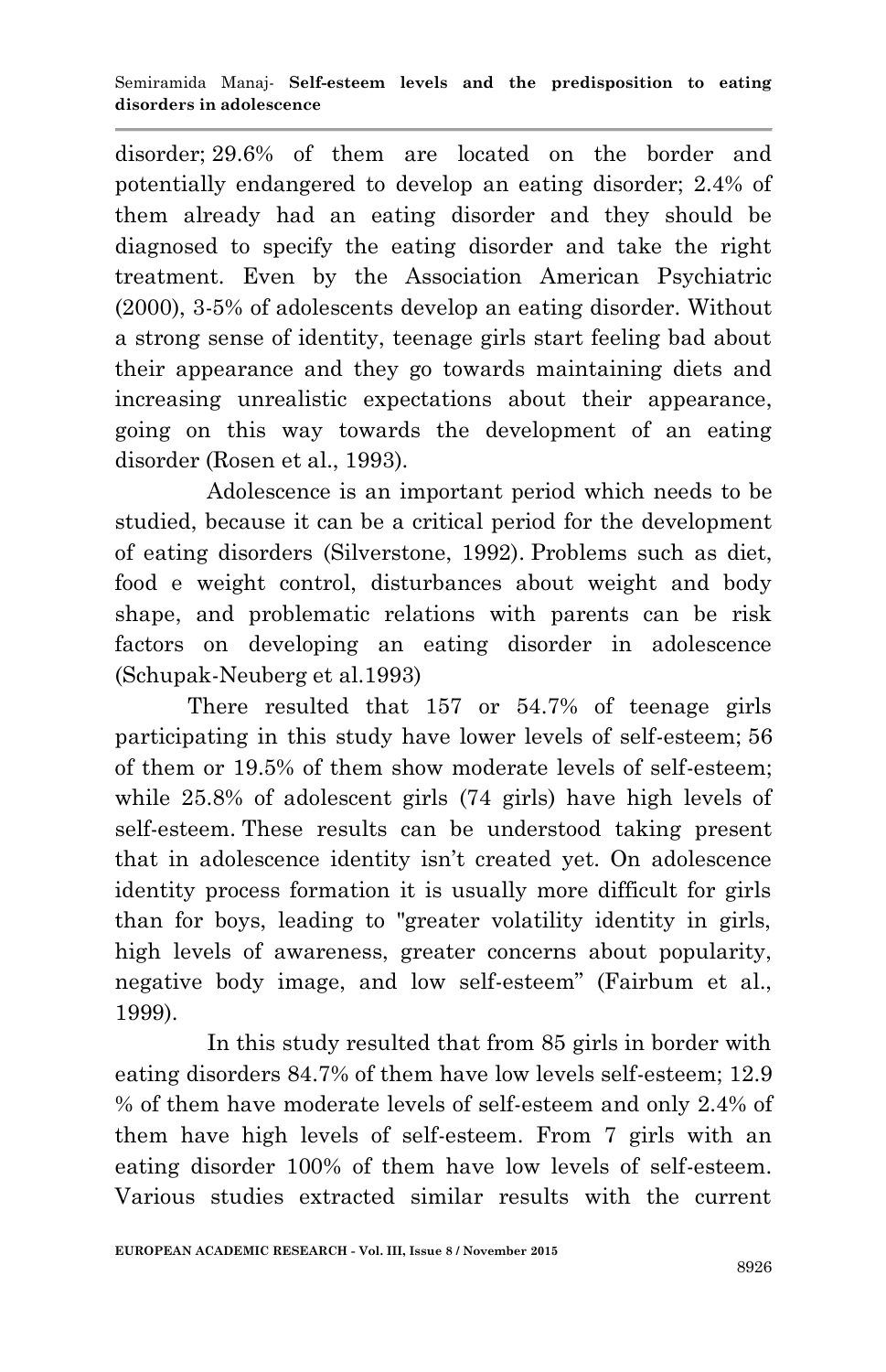study. Patients with eating disorders exhibit low self-esteem levels, such as problems with self-image and overall their exaggerated fears about weight and body shape, and globally negative attitudes about self-control and discipline (Button et.al, 1996).

 Other findings of the study were that there is a strong negative correlation between levels of self-esteem and being in border with an eating disorder  $(r = -0.46)$ . This correlation means that teenage girls with low levels of self-esteem will show also higher predisposition to develop an eating disorder and teenage girls with high levels of self-esteem will show lower risk to develop an eating disorder. Using different surveys and inventories researchers as Schupak-Neuberg (1993), Rosen (1993) and Button et al. (1997) found that low self-esteem is more often found in patients with eating disorders. In some cases, the evidence for this relationship is so strong that some researchers believe that low self-evaluation is a necessary precondition for the development of an eating disorder (Silverstone 1992).

# **THE CONTRIBUTIONS OF THIS STUDY:**

This is the first study in Albania, which shows that there is a relationship between the tendency to develop an eating disorder and self-esteem level on 15-18 years old teenage girls. Eating disorders are dedicated usually as a consequence of social ideals and standards about the beauty, consequence of the impact of the media as well. Meanwhile, this study attempted to concept them closely related to low levels of self-esteem.

## **RESEARCHES IN THE FUTURE:**

I would suggest future researches exploring the relationship of eating disorders and self-esteem in a sample of diagnosed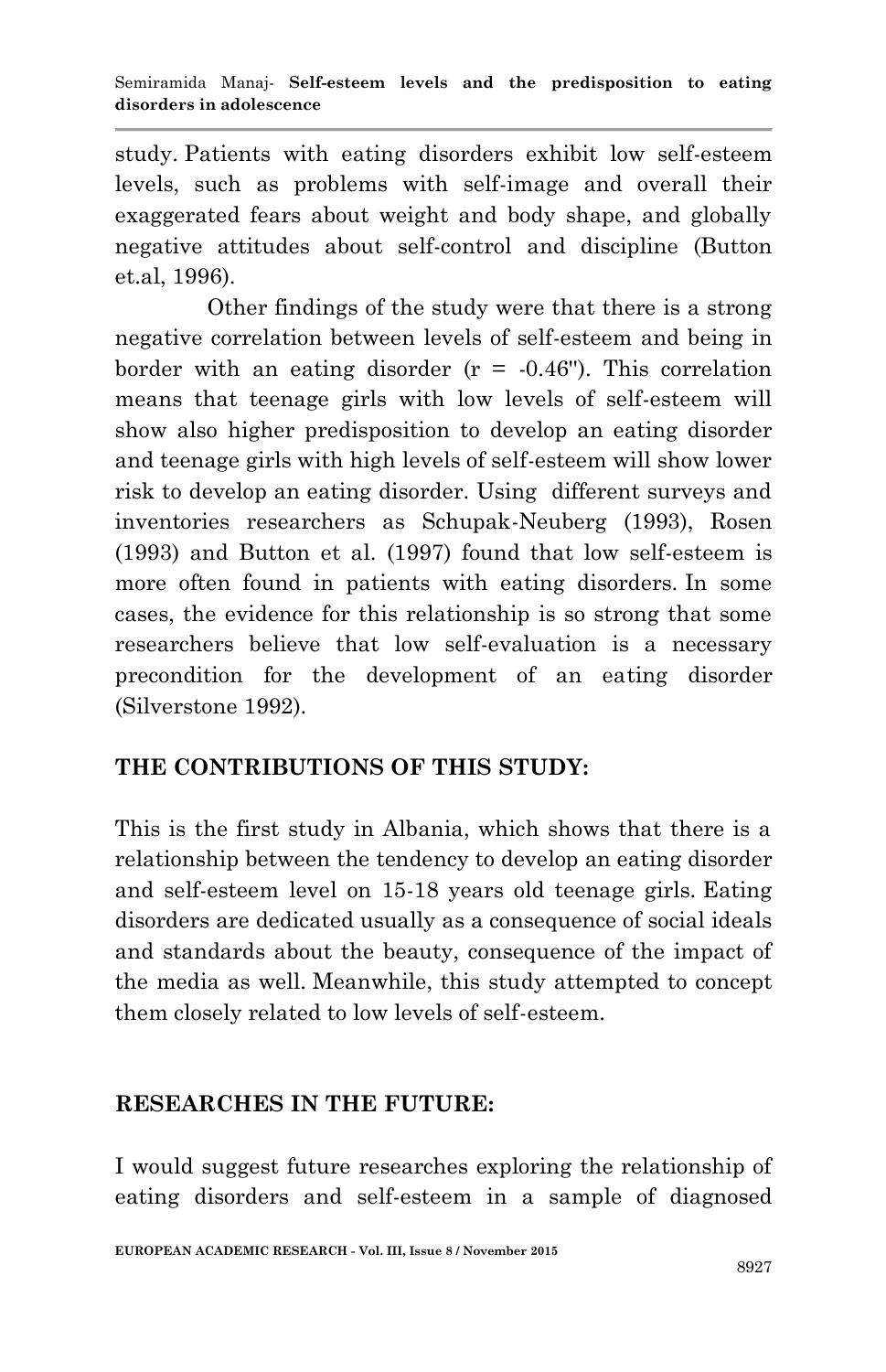patient with anorexia or bulimia. In Albania are absent such studies and also standardized measurement instruments. Other researches are necessary about intervention programs for teenage girls suffering from an eating disorder. All clinical psychologist working with teenagers, should gain a deep understanding of psychological processes of teenage girls with an eating disorder or with the predisposition to develop an eating disorder. This can lead us to prevention or the right treatment program.

# **CONCLUSIONS:**

The aim of the study was to explore the relationship between the self-esteem levels of 15-18 years old teenage girls and their predisposition to develop an eating disorder. From the study resulted that there is a strong negative correlation between levels of self-esteem and eating disorders. On the other hand girls with high levels of self-esteem will not show the presence of an eating disorder. Also there resulted that there is a strong negative correlation between self-esteem and being in border with an eating disorder. This means that teenage girls with low levels of self-esteem will show also higher predisposition to develop an eating disorder and teenage girls with high levels of self-esteem will show lower risk to develop an eating disorder. The finding of this study makes us understand the importance of self-esteem in adolescents psychological well-being, in their mental health and how low levels of self-esteem can be a risk factor of developing an eating disorder.

## **RECOMMENDATIONS:**

Therapists must be aware of the nature and manifestations of the symptoms of eating disorders and with te understanding of self-esteem processes during their work with teenage girls. This will help therapists to a better understanding of the history of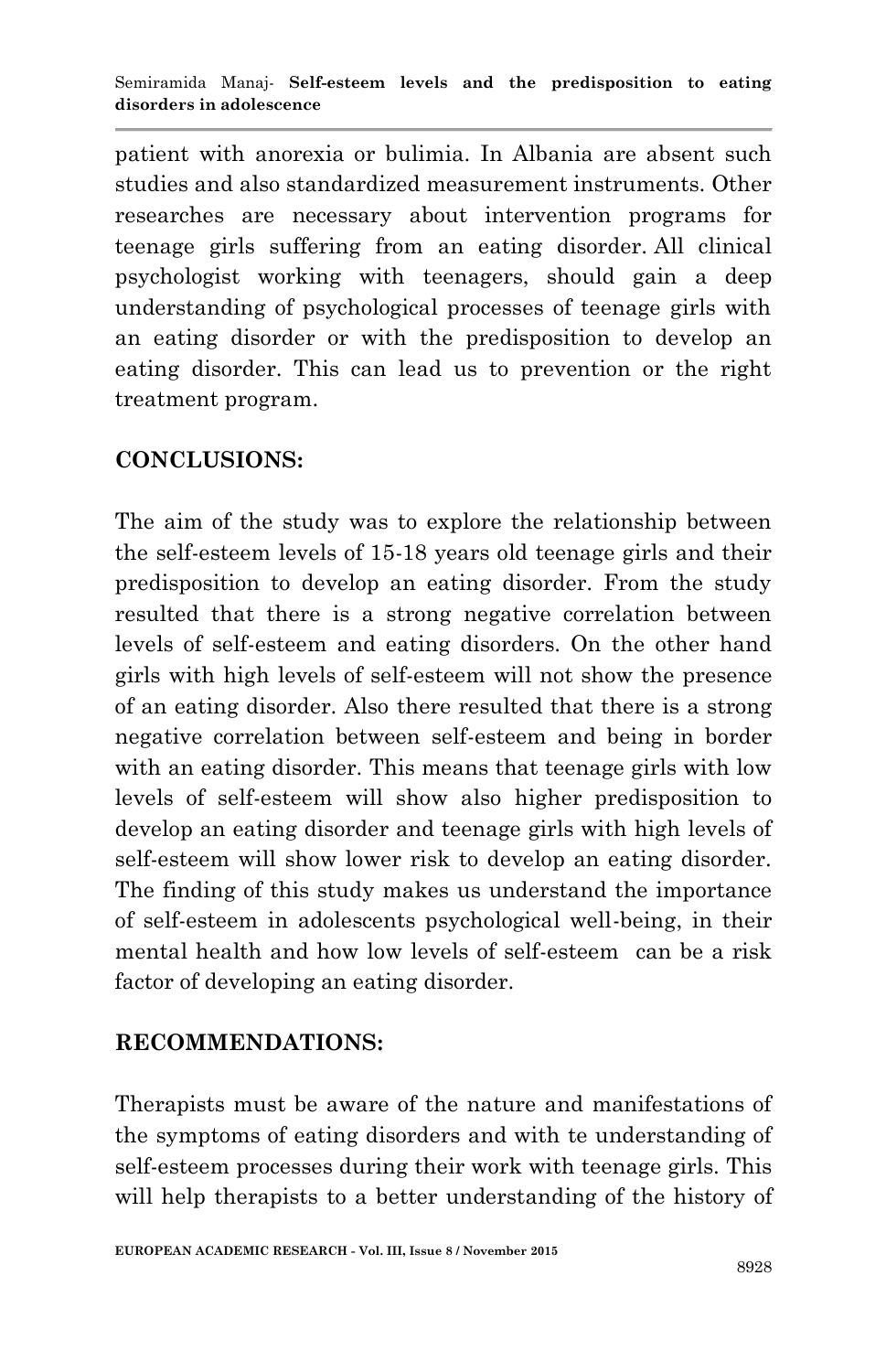the concerns of the client as well to understand the real origin of the problem. Therapists who will work with this category of adolescents should take present that symptomatology of eating disorders derive also from lower level of self-esteem and they work should focus on improving teenage self-esteem.

### **REFERENCES**

- 1. American Psychiatric Association. (2000). Diagnostic and statistical manual of mental disorders (4th ed., textrev.). Washington, DC: Author.
- 2. Baell, W.K. & Wertheim, E.H. (1992). Predictors of outcome in the treatment of bulimia nervosa. *British Journal of Clinical Psychology, 31,* 330-332.
- 3. Button, E.J., Sonuga-Barke, E.J.S., Davies, J., & Thompson, M. (1996). A prospective study of selfesteem in the prediction of eating problems in adolescents schoolgirls: questionnaire findings. *British Journal of Clinical Psychology, 35,* 193-203.
- 4. Croll, J., Neumark-Sztainer, D., Story, M., & Ireland, M. (2002). Prevalence and risk and protective factors related to disordered eating behaviors among adolescents: relationship to gender and ethnicity. *Journal of Adolescent Health, 31,* 166-175.
- 5. Fairburn, C.G., Cooper, Z., Doll, H.A., & Welch, S.(1999). Risk factors for anorexia nervosa: Three integrated casecontrol comparison*. Archives of General Psychiatry, 56,*  468-476.
- 6. French, S.A., Leffert, N., Story, M., Neumark-Sztainer, D., Hannan, P., & Benson, P.L. (2001). Adolescent binge/purge and weight loss behaviors: associations with development assets.*Journal of Adolescent Health, 28,*  211-221.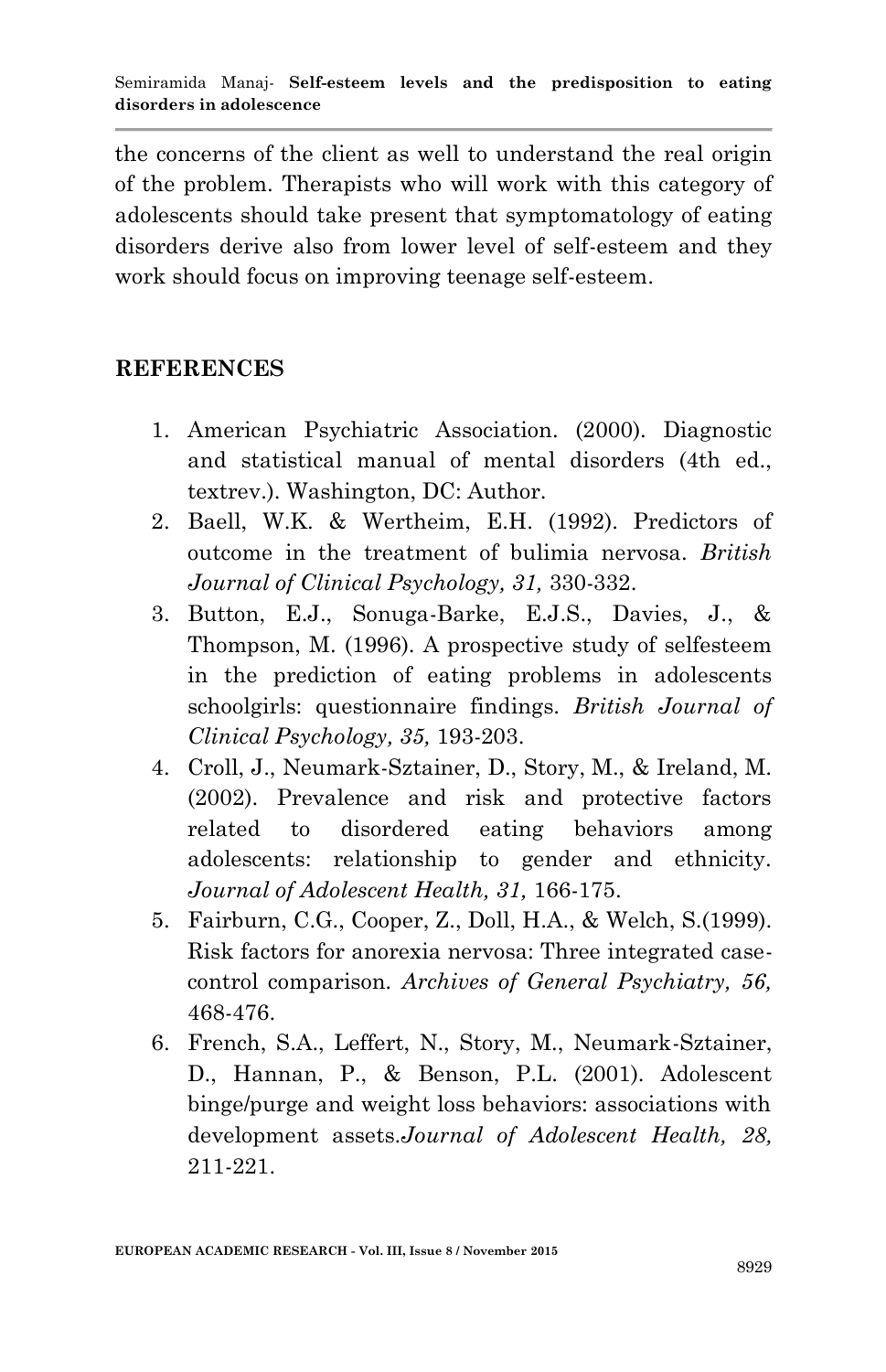- 7. Garner, David M.; Olmstead, Marion; Polivy, Janet (Spring 1983). "Development and validation of a multidimensional eating disorder inventory for anorexia nervosa and bulimia". International Journal of Eating Disorders 2 (2): 15–34. Retrieved 7 December 2009.
- 8. Geller, J., Johnston, C., Madsen, K., Goldner, E., Remick, R., & Birmingham, L. (1998). Shape and weight based self-esteem and the eating disorders. *International Journal of Eating Disorders, 24,* 285-298.
- 9. McFarlane, T., McCabe, R.E., Jarry, J., Olmsted, M.P., & Polivy, J. (2001). Weight-related and shape-related self-evaluation in eating-disordered and non-eatingdisordered women. *International Journal of Eating Disorders*, *29,* 328-335.
- 10. Pesa, J.A., Syre, T.R., & Jones, E. (2000). Psychosocial differences associated with body weight among female adolescents: the importance of body image. *Journal of Adolescent Health, 26,* 330-337.
- 11. Rosen, James C., Bruce E. Compas, and Barbara Tracy. "The relation among stress, psychological symptoms, and eating disorder symptoms: A prospective analysis". International Journal of Fating Disorders. Vol. 14, (2), 153-162. 1993.
- 12. Rosenberg, M. (1965). Society and the adolescent selfimage.Princeton, NJ: Princeton University Press.
- 13. Schupak-Neuberg, Erika, and Carol J. Nemeroff. "Disturbances in identity and selfregulation in bulimia nervosa: Implications for a metaphorical perspective of "Body as Self"'. International Journal of Eating Disorders. Vol. 13, (4), 335 347. 1993.
- 14. Steiner H, Lock J. Anorexia nervosa and bulimia nervosa in children and adolescents: a review of the past ten years. Journal of the American Academy of Child and Adolescent Psychiatry, 1998; 37:352–359.